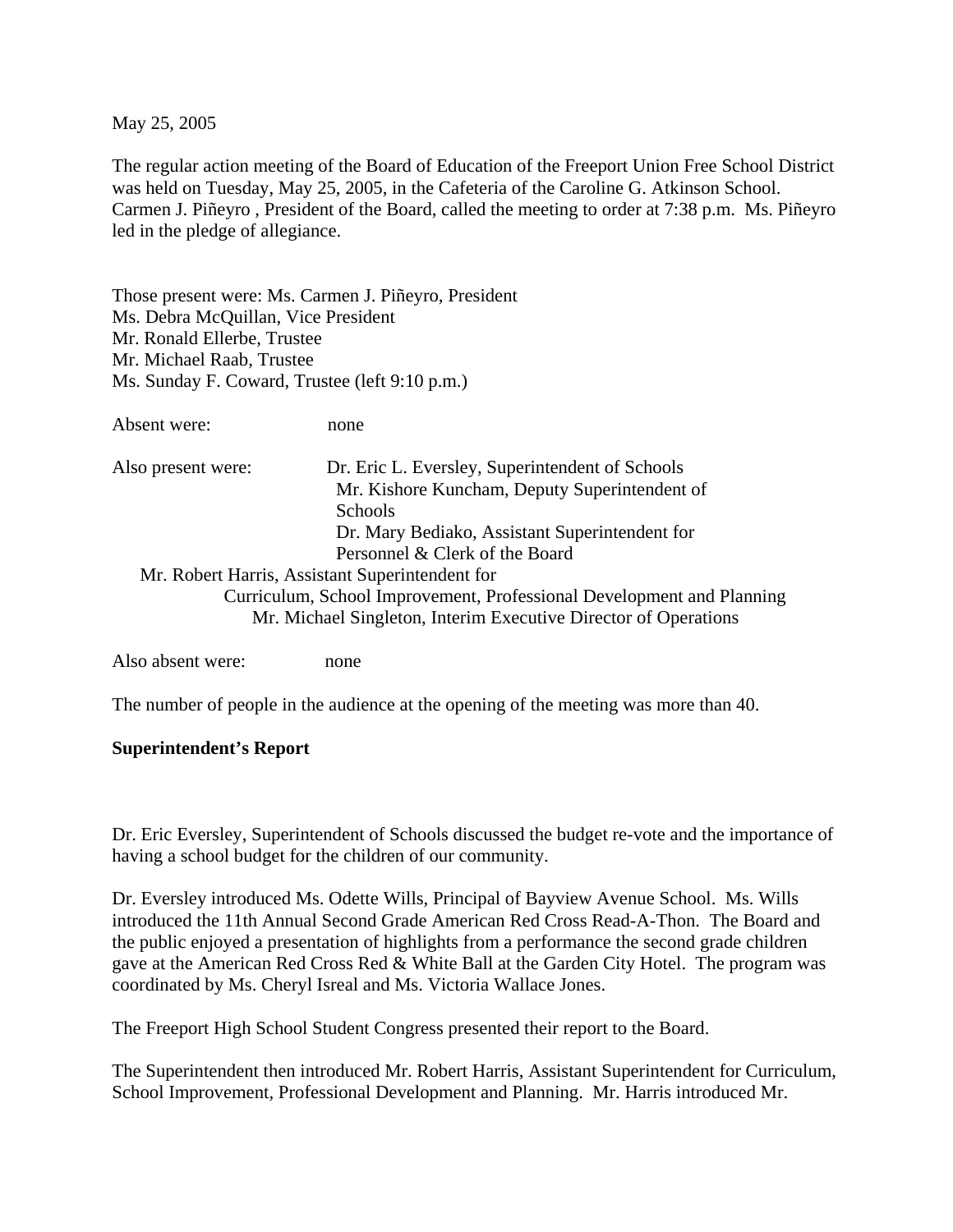Richard Restivo, Summer High School Principal. Mr. Restivo discussed the plans for the Summer High School program.

Mr. Harris then presented the 2004-2005 English Language Arts results for the 4th and 8th Grades.

## **Questions from the Public**

The public was then given the opportunity to address the Board of Education. Each speaker was allowed to address the Board for six minutes. The Board and administration addressed the comments from the public.

## **Items for Action**

## **Approval of Items on the Consent Agenda**

1. On a motion by Ms. McQuillan and a second by Mr. Ellerbe the following items, on a consent agenda, were approved unanimously. The vote was: Ellerbe, McQuillan, Piñeyro and Raab.

## **Acceptance of the Minutes**

Be It Resolved that the Board of Education of the Freeport Union Free School District hereby accepts the minutes of the following meetings as written:

March 31, 2005; April 2, 2005; April 6, 2005; April 13, 2005; April 20, 2005

# **Leave of Absence**

Be It Resolved that the Board hereby grants a request for leave for the following staff members as listed:

**Michelle Howard-LaMarca**, Science Teacher, effective September 1, 2005 through June 30, 2006, childcare.

Lisa Barber, Special Education Teacher, effective September 1, 2005 through June 30, 2006, for childcare.

**Amy Ferris**, Elementary Teacher, effective September 1, 2005 through June 30, 2006, for childcare.

**Maryann Passeggiata**, Elementary Teacher, effective September 1, 2005 through June 30, 2006, for childcare.

**Christina Molnar**, Elementary Teacher, effective September 1, 2005 through June 30, 2006, for childcare.

**Regina Passananti**, Special Education Teacher, June 6, 2005 through June 30, 2005 and September 1, 2005 through June 30, 2006, for childcare.

**Monique Retzlaff**, Music Teacher, effective September 1, 2005 through January 31, 2006, for childcare.

**Kristen Nestico**, Elementary Teacher, effective September 1, 2005 through June 30, 2006, for childcare.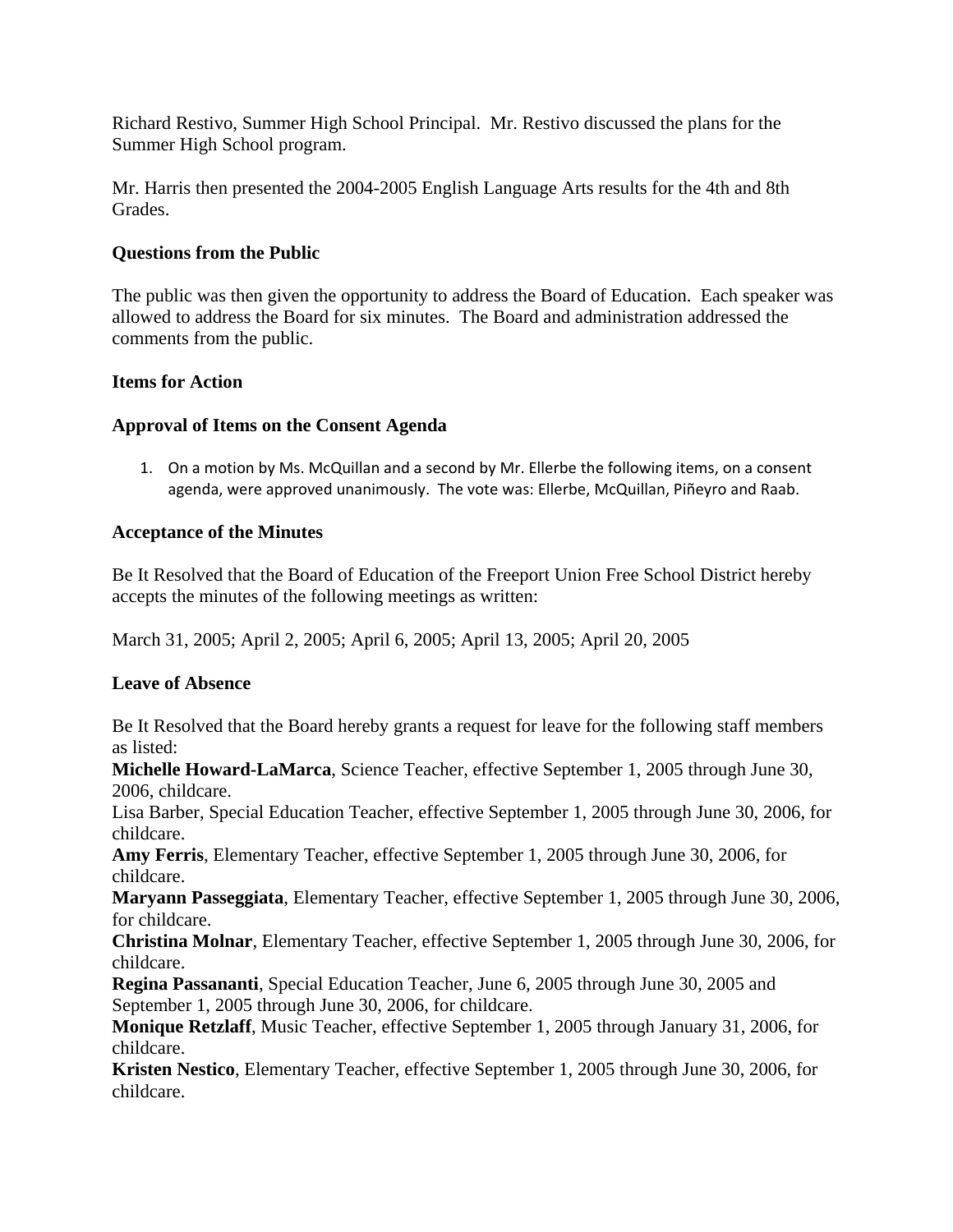**Lisa Malone**, Elementary Teacher, effective September 1, 2005 through June 30, 2006, for childcare.

**Donna Snider**, Elementary Teacher, effective May 17, 2005 through June 30, 2005 and September 1, 2005 through June 30, 2006 childcare.

**Jeanne Sanders**, Elementary Teacher, effective September 1, 2005 through June 30, 2006, for childcare.

**Caroline Gualtiere**, Elementary Teacher, effective June 1, 2005 through June 30, 2005, for childcare.

**Ann-Marie Henderson**, full-time Teaching Assistant, effective May 25, 2005 through June 30, 2005, for health reasons.

**Linda Gooden**, Security Aide, effective February 17, 2005 through February 16, 2006, as defined by Workers Compensation Law Section 71, as a result of an occupational injury or disease

## **Retirement of Staff**

Be It Resolved that the Board of Education of the Freeport Union Free School District hereby accepts the letter(s) of resignation for the purpose of retirement from the following staff member as listed:

**Ruby Mae Anderson**, Duplicating Machine Operator, effective July 1, 2005, after serving the children of Freeport for more than 34 years.

**Leonides Maldonado**, 12 Month Cleaner, effective June 30, 2005, after serving the children of Freeport for more than 25 years.

**Marie Pandolfo**, Senior Typist Clerk, effective July 1, 2005, after serving the Children of Freeport for more than 24 years.

**Beth Elan**, Dean of Students, effective June 30, 2005, after serving the children of Freeport for more than 4 years.

**James Corleto**, Science Teacher, effective July 12, 2005.

# **Resignation of Staff**

Be It Resolved that the Board of Education of the Freeport Union Free School District hereby accepts the letter(s) of resignation from the following staff members as listed in the following Change of Status Report - Resignation.

**Shelia Hawthorne**, Science Teacher, effective June 30, 2005. **Adrian Jones**, Security Aide, effective April 29, 2005. **Maria DiBlasio**, Elementary Teacher, Bilingual, effective June 30, 2005. **Anthony Russo**, Social Studies Coordinator, effective May 4, 2005. **Kim Welch,** Permanent Substitute, effective April 15, 2005. **Tracie Goldman**, part-time Teaching Assistant, effective June 30, 2005. **Allison Bowers**. Part-time Teaching Assistant, effective June 30, 2005. **Robin Hoffman**, ESL Teacher, effective June 30, 2005. **Yashi Davis**, Special Education Teacher, effective June 30, 2005. **Terrence Hinson**, Guidance Counselor, effective June 30, 2005.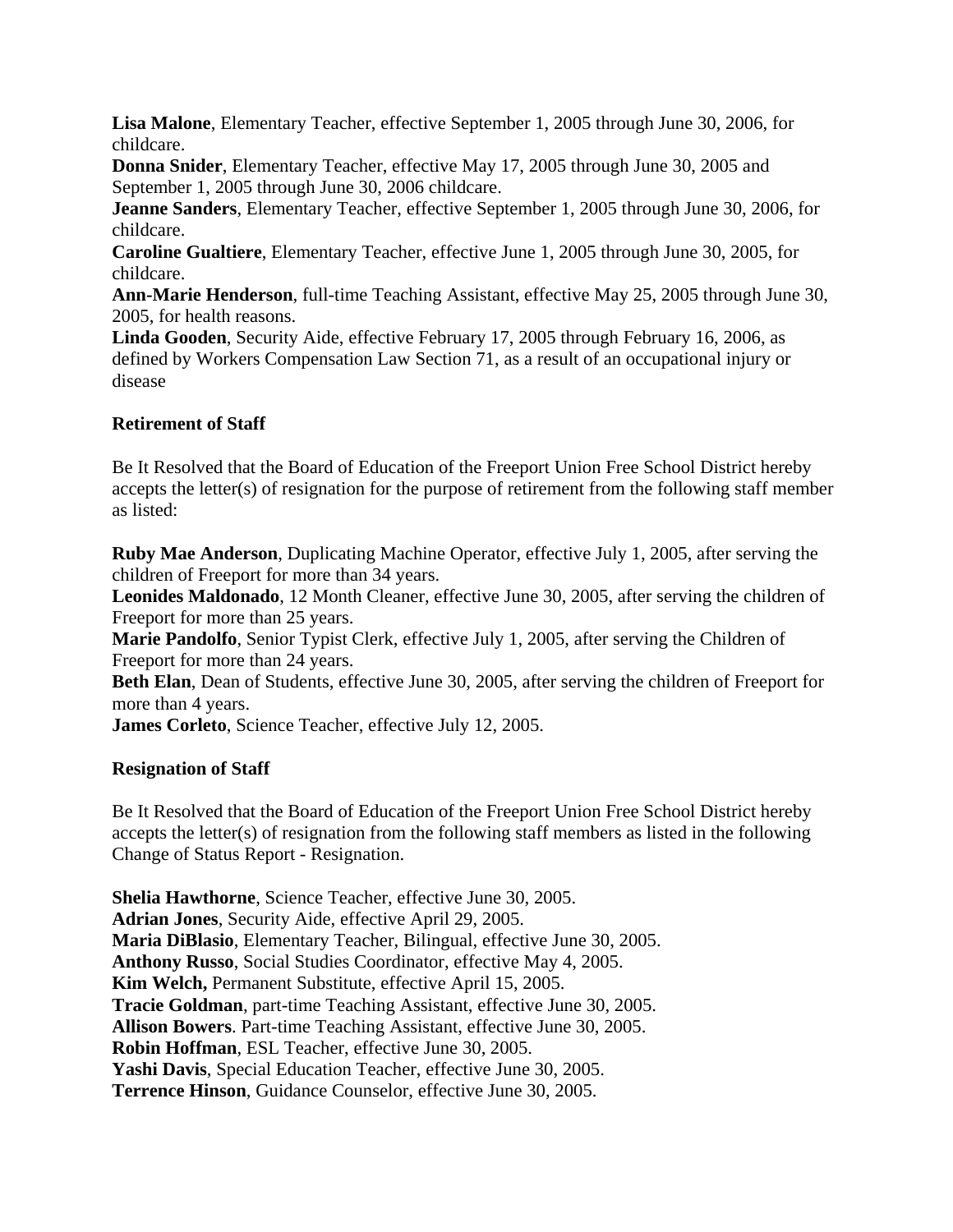**Natalia Veksler,** ESL Teacher, effective June 30, 2005. **Janice Ziglar**, full-time Teaching Assistant, June 30, 2005. **Organtress Sawyer**, part-time Teaching Assistant, effective June 30, 2005. **Lynnea Wesley-Dickson**, Social Worker, effective June 13, 2005. **Althea Tabon**, Elementary Teacher, effective July 27, 2005. **Matthew Schwartz**, Social Studies Teacher, effective August 1, 2005. **Danitza Rodriguez**, Food Service Worker, effective June 30, 2005.

#### **Termination of Staff**

BE IT RESOLVED that the Board of Education of the Freeport Union Free School District hereby terminates the service of the following employee:

**Ruffino Antonetty**, effective May 9, 2005, for abandonment of position

## **Extension of Probation**

BE IT RESOLVED that the Board of Education of the Freeport Union Free School District hereby extends the probationary period ending date by one year to August 31, 2006, for the following individual, in accordance with the provisions of a letter dated April 6, 2005. **Viveca Peek**, Science Teacher, probationary period extended to August 31, 2006. BE IT ALSO RESOLVED that the Board of Education of the Freeport Union Free School District hereby extends the probationary period ending date by one year to August 31, 2006, for the following individual, in accordance with the provisions of a letter dated April 6, 2005. **Joseph Mille**, Special Education Teacher, probationary period extended to August 31, 2006. BE IT ALSO RESOLVED that the Board of Education of the Freeport Union Free School District hereby extends the probationary period ending date by one year to September 30, 2006, for the following individual, in accordance with the provisions of a letter dated April 8, 2005. **Boris Crespo,** Science Teacher, probationary period extended to September 30, 2006.

# **Appointment of Staff Report**

Be It Resolved that the Board of Education of the Freeport Union Free School District, upon the recommendation of the Superintendent, hereby appoints the individuals listed in the Appointment of Staff Report - Probationary, in accordance with the rules of the Board of Regents. These individuals shall possess appropriate certification allowing them to serve as teachers in the public schools of New York.

**Scott Brathwaite**, Permanent Substitute, (replacing K. Welch, resigned) a temporary appointment effective May 9, 2005 through June 30, 2005. Compensation will be according to the Substitute Pay Rate at \$125 per day. Assignment: FHS.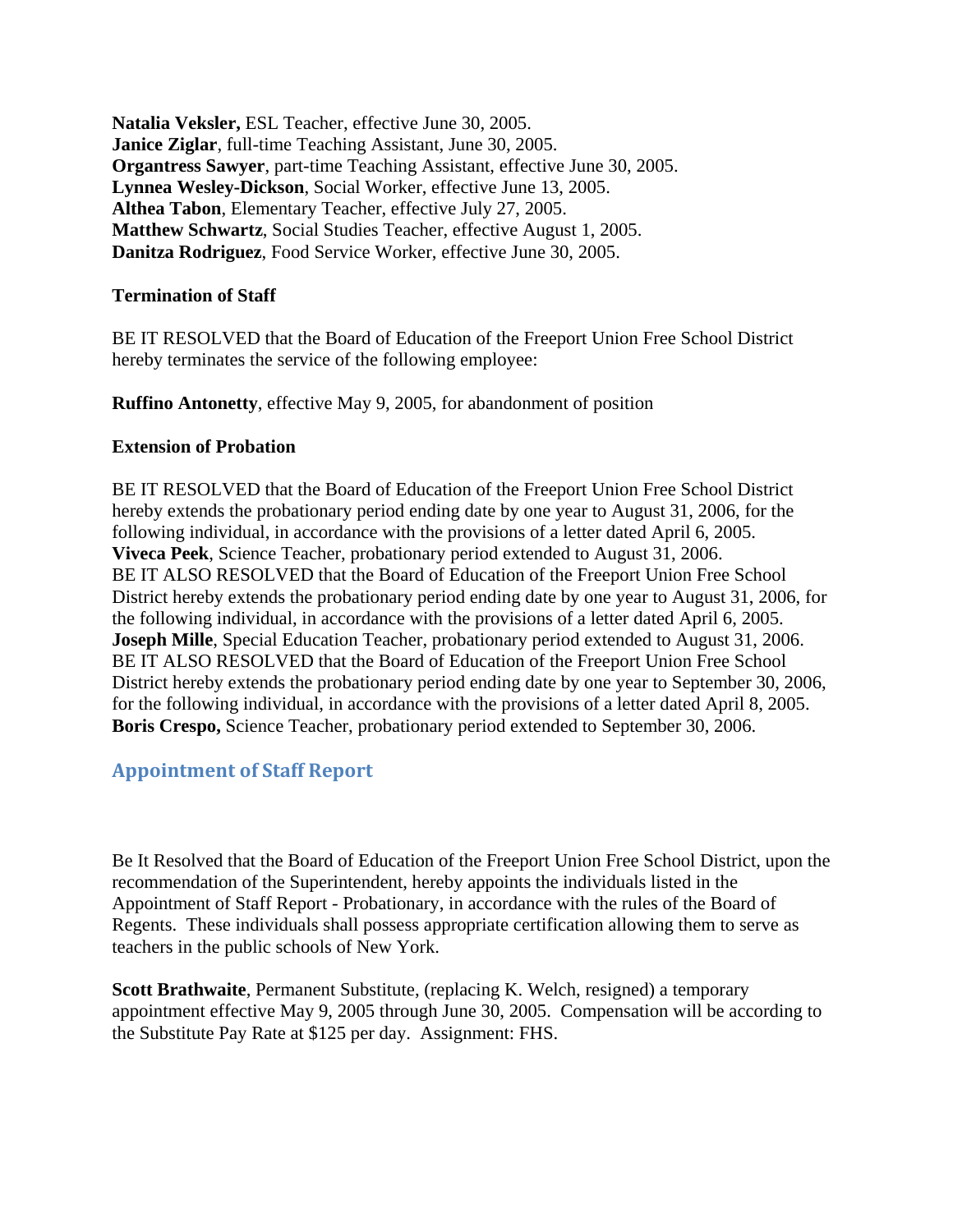Civil Service Category Appointments

Be It Resolved that the Board of Education of the Freeport Union Free School District hereby appoints the individuals as listed in the attached Appointment of Staff Report - Civil Service, in accordance with Civil Service Rules and Regulation.

**Maria Garcia**, 10 Month Cleaner, (replacing C. Jones, retired) a probationary appointment effective May 2, 2005 for a period of 26 weeks upon Civil Service approval. Compensation will be on step 1 according to the Cleaner Schedule at \$16,038. Assignment: Dodd. **Ladislao Martinez**, 12 Month Cleaner, (replacing G. Skirotis, resigned) a probationary appointment effective May 2, 2005 for a period of 26 weeks upon Civil Service approval. Compensation will be on step 1 according to the Cleaner Schedule at \$27,957. Assignment: Atkinson.

## **CSE/CPSE Minutes**

Be It Resolved that the Board of Education of the Freeport Union Free School District hereby accepts the minutes of the meetings of the committees on special education and preschool special education for the following dates:

March 16, 2005; March 30, 2005; March 31, 2005; April 4, 2005; April 6, 2005; April 7, 2005; April 8, 2005; April 11, 2005; April 12, 2005; April 13, 2005; May 2, 2005; May 4, 2005; May 10, 2005; May 17, 2005

#### **Acceptance of Gifts**

**BE IT RESOLVED** that the Board of Education of the Freeport Union Free School District hereby accepts, with gratitude, a gift of \$500 to be used for the Select Choral. This generous gift has been donated by Mrs. Belle Sylvester for the many years of pleasure she and her husband have enjoyed listening to them.

**BE IT ALSO RESOLVED** that the Board of Education of the Freeport Union Free School District hereby accepts, with gratitude, the following donations to be used for the Annual Science and Engineering Fair:

Cannon USA, Inc. – Digital Research Camera worth \$2000 Paul Conte Cadillac - \$100 Costco Wholesale – Gift Card for \$100 Ecological Laboratories, Inc. - \$150 Freeport Motor Inn and Boatel - \$150 Greenfield Industries, Inc. - \$100 Hassel Auto Group - \$100 Hofstra University - \$200 Hunter Pointe Marina - \$700 New York Institute of Technology - \$300 Nicolino Construction Company, Inc. - \$100 Polytechnic University - \$500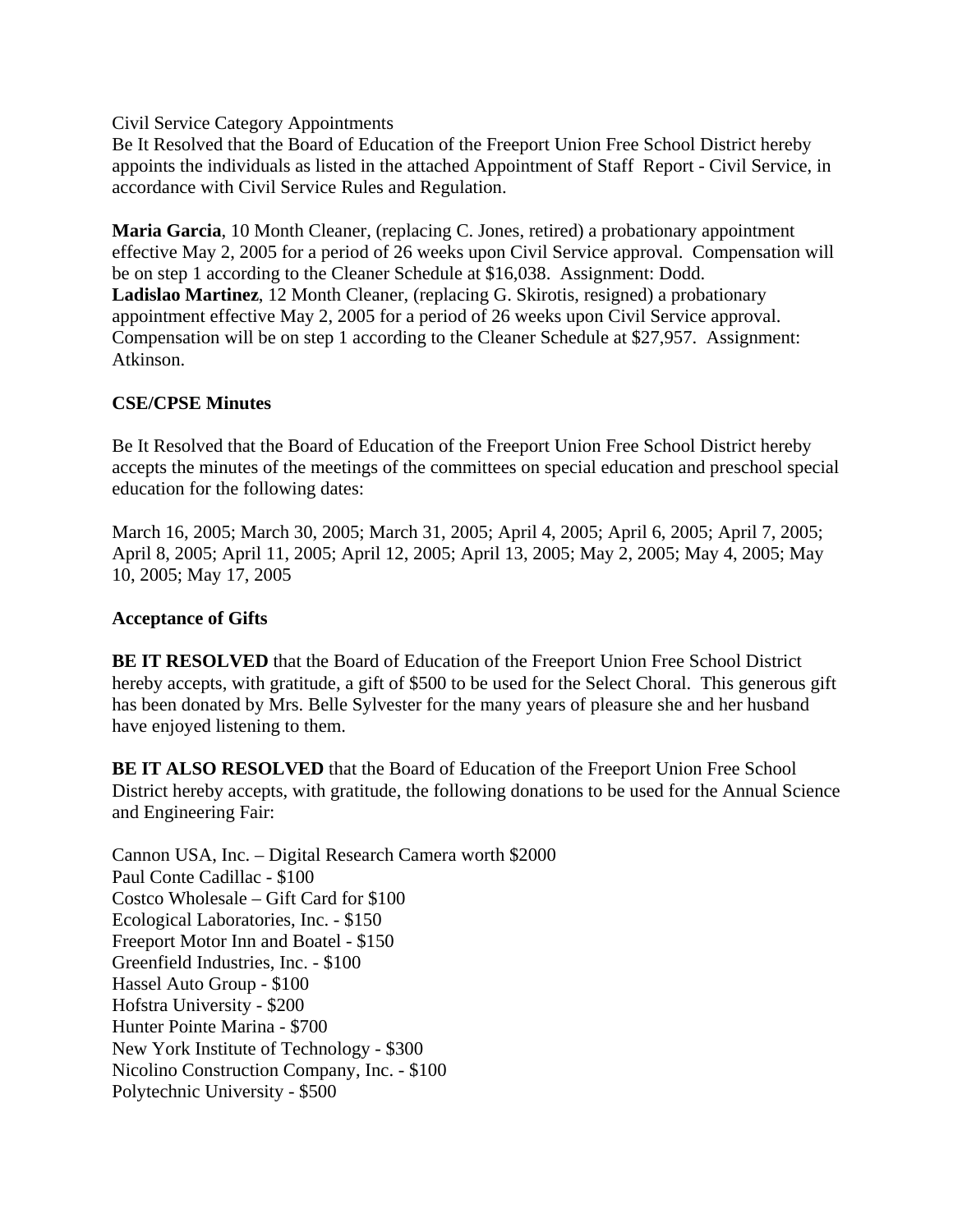The Image Maker International – 36 T-Shirts worth \$1,808 Wagner Ink, Inc. - \$100

The Board is grateful and happy for the participation and generous donations of the companies that help enrich our children's lives.

**BE IT RESOLVED** that the Board of Education of the Freeport Union Free School District hereby accepts, with gratitude, a gift of \$32,000 from a former Freeport Red Devil and grateful 1996 graduate of Freeport High School. Mr. Morlon Greenwood wishes to donate this generous amount for the purchase of new weight room equipment to benefit the students at Freeport High School. Mr. Greenwood wishes to give back to the District in gratitude for the teachers and coaches who helped him become a successful adult.

## **Granting of Tenure**

Mr. Ellerbe made the following motion:

BE IT RESOLVED that the Board of Education of the Freeport Union Free School District hereby grants tenure status to the following individuals:

| <b>Administrative Position(s)</b> |                 |                            |                    |  |  |
|-----------------------------------|-----------------|----------------------------|--------------------|--|--|
| <b>NAME</b>                       | <b>SCHOOL</b>   | <b>TENURE AREA</b>         | <b>TENURE DATE</b> |  |  |
| Marie Schroeder                   | <b>FHS</b>      | <b>Assistant Principal</b> | September 12, 2005 |  |  |
| <b>Teaching Positions</b>         |                 |                            |                    |  |  |
| <b>NAME</b>                       | <b>SCHOOL</b>   | <b>TENURE AREA</b>         | <b>TENURE DATE</b> |  |  |
| Douglas Durdaller                 | Dodd            | English                    | September 1, 2005  |  |  |
| Melissa Chumpitaz                 | Dodd            | Math                       | September 1, 2005  |  |  |
| Eric Haruthunian                  | Dodd            | Math                       | September 1, 2005  |  |  |
| Kareen Jarrett-Lewis              | <b>FHS</b>      | Science                    | September 1, 2005  |  |  |
| William Mulfinger                 | Dodd            | Foreign Language           | September 1, 2005  |  |  |
| Stephanie Barile                  | Dodd            | <b>Special Education</b>   | September 1, 2005  |  |  |
| Ruth Breidenbach                  | NV              | Music                      | September 1, 2005  |  |  |
| Mimi Bino                         | NV              | Library-Media              | September 1, 2005  |  |  |
| Blanca Tapia                      | <b>FHS</b>      | Guidance                   | September 1, 2005  |  |  |
| <b>Ellen Parker</b>               | <b>FHS</b>      | <b>Business</b>            | September 1, 2005  |  |  |
| George Zito                       | <b>FHS</b>      | Health & Physical Ed.      | September 1, 2005  |  |  |
| Michael Lizardi                   | <b>Atkinson</b> | Library-Media              | September 1, 2005  |  |  |
| Miriam Lieber                     | Dodd            | Reading                    | September 1, 2005  |  |  |
| Jennifer Case                     | Atkinson        | <b>Special Education</b>   | September 1, 2005  |  |  |
| <b>Megan Cosgrove</b>             | NV              | Reading                    | September 1, 2005  |  |  |
| <b>Robert Mulle</b>               | <b>FHS</b>      | <b>Special Education</b>   | September 1, 2005  |  |  |
| Luz Fernandez                     | <b>Atkinson</b> | Elementary                 | September 1, 2005  |  |  |
| Sandra Buscaglia                  | NV              | Elementary                 | September 1, 2005  |  |  |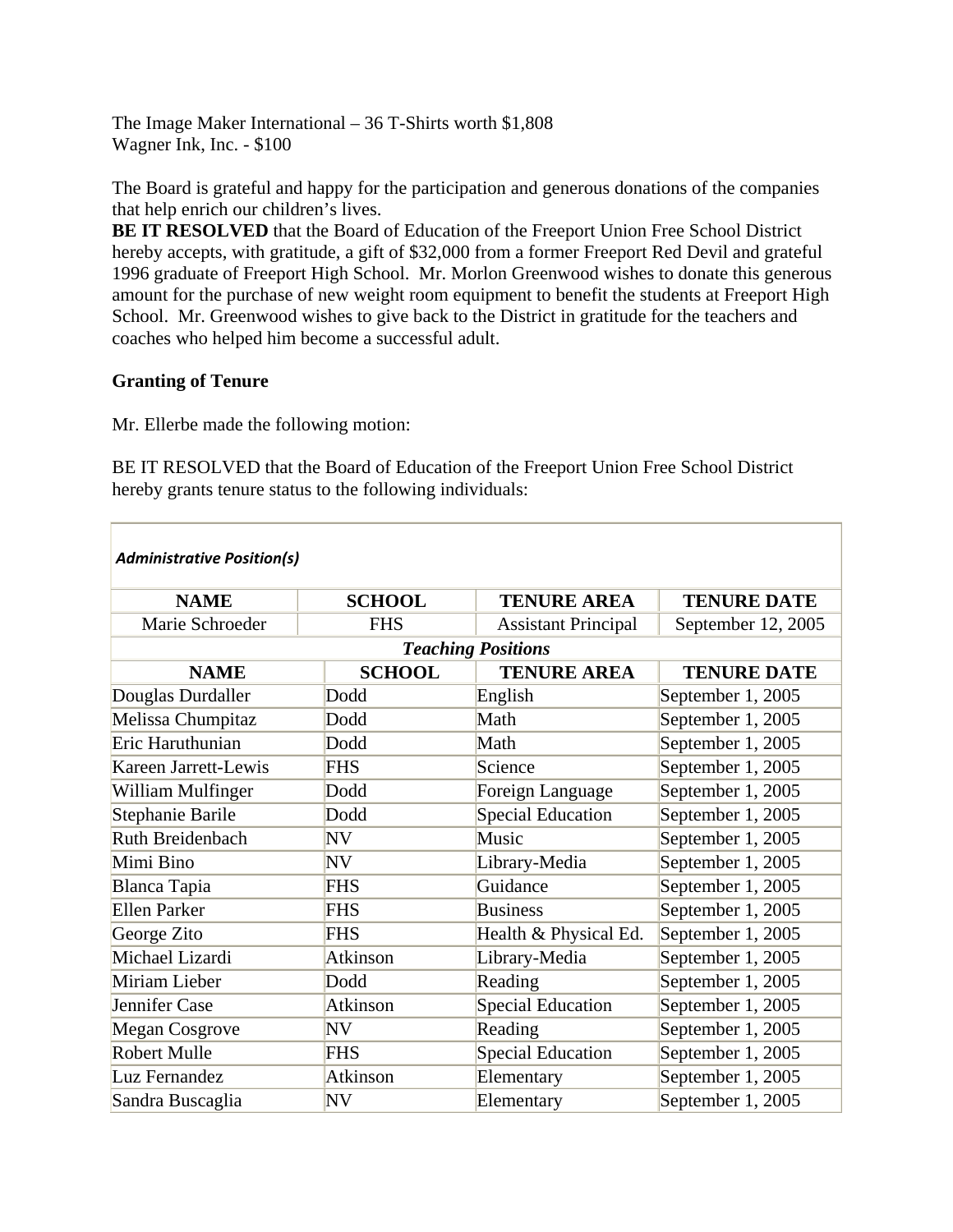| Janet Silverman                     |                    | Columbus        | Special Education         | September 1, 2005  |  |
|-------------------------------------|--------------------|-----------------|---------------------------|--------------------|--|
| <b>Susan Gonzalez</b>               |                    | NV              | Elementary                | September 1, 2005  |  |
| <b>Artemis Parais</b>               |                    | Giblyn          | Elementary                | September 1, 2005  |  |
| Michael DeGennaro                   |                    | N V             | Elementary                | September 1, 2005  |  |
| Carmen Tarantino                    |                    | Giblyn          | Social Worker             | September 1, 2005  |  |
| Lisa Eisenberg                      |                    | Giblyn          | Library-Media             | September 1, 2005  |  |
| Lisa DeVito                         |                    | Atkinson        | Elementary                | September 1, 2005  |  |
| Daria Jackson                       |                    | <b>Atkinson</b> | Special Education         | September 1, 2005  |  |
| Michelle Iannuzzo                   |                    | Columbus        | Special Education         | September 1, 2005  |  |
| Michelle Daleo                      |                    | <b>Bayview</b>  | Elementary                | September 1, 2005  |  |
| Louis Inzerilli                     |                    | Dodd            | Technology                | September 1, 2005  |  |
| Ellen Mitchell                      |                    | <b>FHS</b>      | Science                   | September 1, 2005  |  |
| Gleni Pena                          |                    | <b>FHS</b>      | Foreign Language          | September 1, 2005  |  |
| <b>Angela Dickens</b>               |                    | <b>FHS</b>      | Math                      | September 4, 2005  |  |
| Mirna Zielke-Garcia                 |                    | Archer          | Elementary                | September 6, 2005  |  |
| Kim Freeman                         |                    | <b>FHS</b>      | Guidance                  | September 16, 2005 |  |
| Maria Vazquez-Wright                |                    | Bayview         | School Psychologist       | October 7, 2005    |  |
| <b>Teaching Assistant Positions</b> |                    |                 |                           |                    |  |
| <b>NAME</b>                         |                    | <b>SCHOOL</b>   | <b>TENURE AREA</b>        | <b>TENURE DATE</b> |  |
| Geraldine Muscara                   |                    | Columbus        | <b>Teaching Assistant</b> | September 1, 2005  |  |
| Mary Ellen Nove                     |                    | Archer          | <b>Teaching Assistant</b> | September 1, 2005  |  |
| John Lauricella                     |                    | Archer          | <b>Teaching Assistant</b> | September 1, 2005  |  |
| <b>Aracelis Crespo</b>              |                    | Archer          | <b>Teaching Assistant</b> | September 1, 2005  |  |
| <b>Anthony Green</b>                | Dodd               |                 | <b>Teaching Assistant</b> | September 1, 2005  |  |
| Mary Lou Anglim                     | <b>Bayview</b>     |                 | <b>Teaching Assistant</b> | September 18, 2005 |  |
| Keith Grant                         | Atkinson           |                 | <b>Teaching Assistant</b> | September 23, 2005 |  |
| Sonia Rose                          | Atkinson           |                 | <b>Teaching Assistant</b> | September 30, 2005 |  |
| Shalonda Floyd                      | <b>New Visions</b> |                 | <b>Teaching Assistant</b> | October 30, 2005   |  |

The motion was seconded by Ms. McQuillan and passed unanimously. The vote was: Ellerbe, McQuillan, Piñeyro and Raab.

# **Resolution to Set the Date of the Annual Reorganization Meeting**

Mr. Raab made the following motion:

BE IT RESOLVED that the Board of Education of the Freeport Union Free School District hereby designates Wednesday, July 13, 2005 as the meeting date for the Annual Reorganization Meeting as is allowed and set forth by School Law §1707(2). This meeting will take place in the cafeteria of the Caroline G. Atkinson School at 7:30 p. m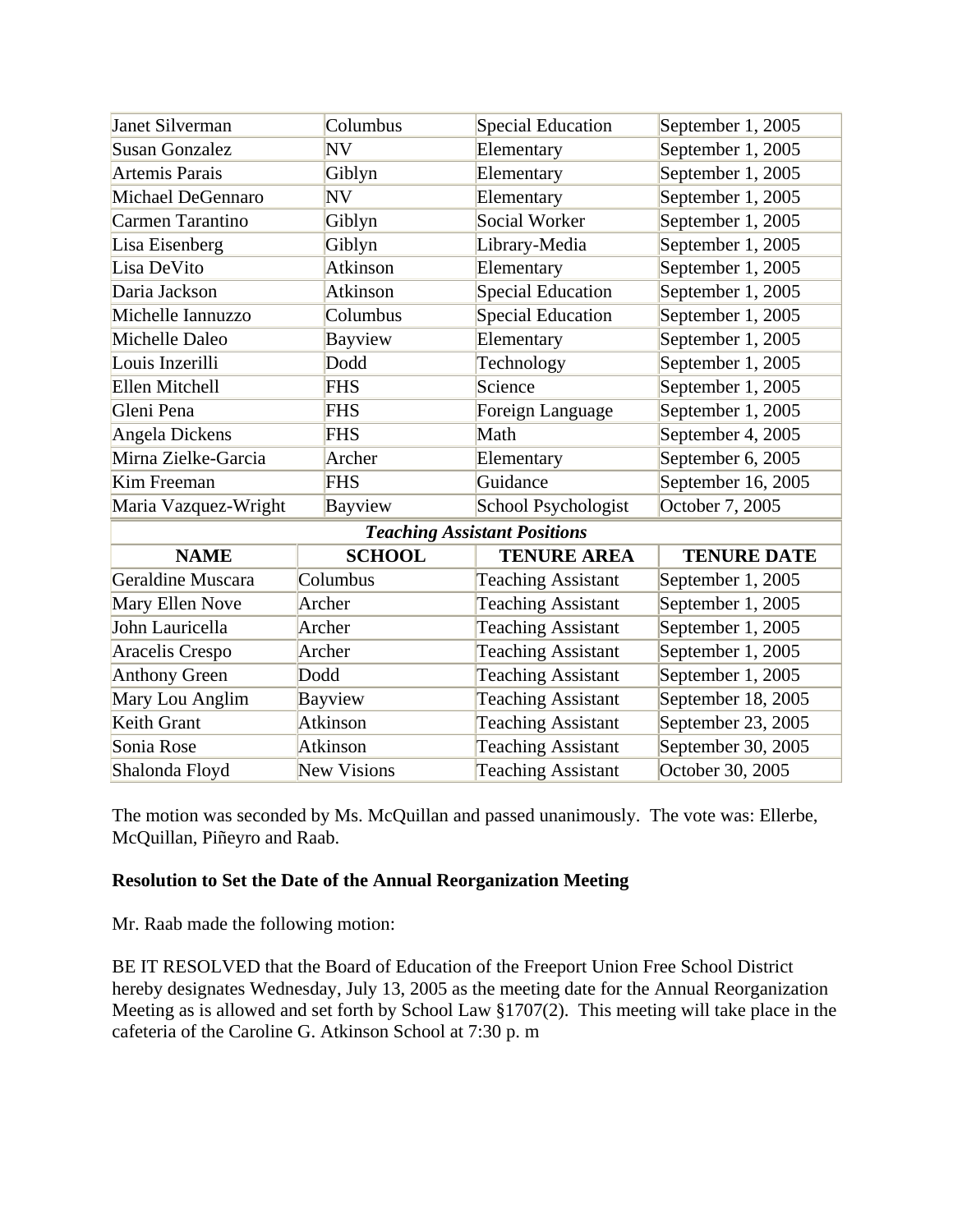The motion was seconded by Ms. McQuillan and passed unanimously. The vote was: Ellerbe, McQuillan, Piñeyro and Raab.

# **Adoption of the Meeting Calendar for the Board of Education**

Ms. McQuillan made the following motion:

BE IT RESOLVED that the Board of Education of the Freeport Union Free School District hereby adopts the following meeting calendar for the 2005-2006 year. (as attached)

The motion was seconded by Mr. Ellerbe and passed unanimously. The vote was: Ellerbe, McQuillan, Piñeyro and Raab.

## **Executive Session**

At 10:22 p.m. on a motion by Mr. Raab and a second by Ms. McQuillan, the Board adjourned to executive session for two matters of Personnel. The vote was: Ellerbe, McQuillan, Piñeyro and Raab.

At 11:10 p.m. Mr. Ellerbe made a motion to return to open session. The motion was seconded by Ms. McQuillan and unanimously passed. The vote was: Ellerbe, McQuillan, Piñeyro and Raab.

## **Adjournment**

At 11:12 p.m., with no other business, on a motion by Ms. McQuillan and seconded by Ms. McQuillan, the Board adjourned the meeting. The vote was unanimous: Ellerbe, McQuillan, Piñeyro and Raab.

Respectfully submitted,

\_\_\_\_\_\_\_\_\_\_\_\_\_\_\_\_\_\_ Mary R. Bediako Clerk of the Board

| July      | 13 |    | <b>Annual Reorganization/Planning Meeting</b>           |
|-----------|----|----|---------------------------------------------------------|
| August    |    | 10 | Tax Levy/Planning/Action Meeting                        |
|           |    | 24 | <b>Action Meeting at Atkinson School</b>                |
| September |    |    | Planning/Action Meeting                                 |
|           |    | 21 | <b>Action Meeting at Atkinson School</b>                |
| October   |    |    | Planning/Action Meeting (please note this is a Tuesday) |